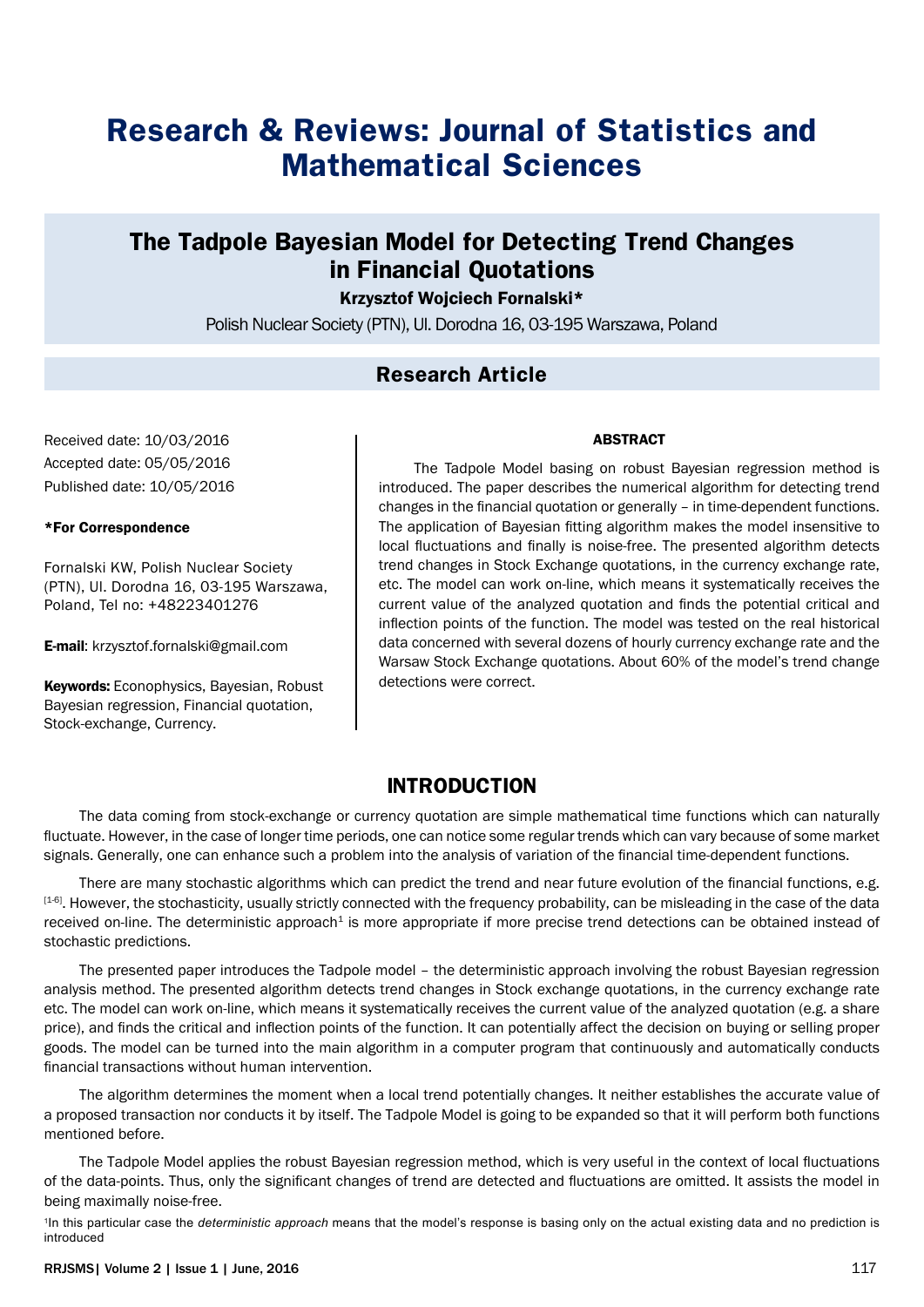The presented paper is composed of the following sections:

- The method where the outline of the robust Bayesian regression analysis is presented,
- The application of the robust Bayesian method to the particular case of detecting trend changes (the Tadpole Model), and
	- Results and how the model works in practice.

## **THE ROBUST BAYESIAN REGRESSION METHOD**

The Bayes theorem connects the probability of *P(Model|Data)* with *P(Data|Model)*, which can be used alternatively to the classical probability theory based on the frequency notion. The Bayesian reasoning can be reduced to the simple equation defining the posterior probability [7].

#### *POSTERIOR PROB LIKELIHOOD PROB PRIOR PROB* . = . . × (1)

The likelihood function describes some model and its parameters, while the prior function describes degree of belief of the parameter(s).

The robust Bayesian method of regression analysis was comprehensively described in the textbook  $[7]$  and applied in  $[8-13]$ . The most practical and detailed application was introduced in [9]. Such method of the robust regression can be used for fitting a proper curve to the experimental data points containing outliers (outstanding points creating a noise of data). This method is a good alternative to the least squares regression analysis [14]. The exemplary comparison of both methods is presented in Figure 1 which shows sample data with outlier points. One can clearly see, that outliers makes least squares method very misleading, while Bayesian fit copes well and follows the main trend.



Figure 1. The example of the robust Bayesian (black solid line) and least squares (grey dashed line) fits to some exemplary experimental timedependent data points (t,D) with the three outliers (outstanding points).

The robust Bayesian method defines the posterior probability for each *i*-th point (eq. 1), which can be presented as the probability density function (PDF) of a normal (Gaussian) distribution

$$
L(D|M) = \mathcal{N}\left(D_i, \sigma_i^2\right) \tag{2}
$$

as a likelihood function, *L*, as well as the prior function for its probability *σ<sup>i</sup>* , proposed by Sivia [7]:

$$
p(\sigma_i) = \frac{\sigma_{0i}}{\sigma_i^2} \tag{3}
$$

Putting the equations (2) and (3) into (1) and using the marginalization procedure, one can present the posterior probability for *i*-th data point as [7,9,10].

$$
P_i = \int_{\sigma_{0i}}^{\infty} \frac{1}{\sigma_i \sqrt{2\pi}} e^{-\frac{1}{2} \chi_i^2} \times \frac{\sigma_{0i}}{\sigma_i^2} d\sigma_i
$$
 (4)

where Gaussian residuals equal  $X_i = \frac{1}{\sigma_i}$  for model *M<sub>i</sub>* and time-dependent data *D<sub>i</sub>*(*t<sub>i</sub>*) (data points (*t<sub>i</sub>D<sub>i</sub>*), see exemplary Figure 1) with vertical uncertainties *σ0i* each [9]. The prior function describing *σ<sup>i</sup>* from eq. (3) assumes that the *i*-th analyzed probability *σ<sup>i</sup>* lies between the original one (*σ0i*) and the infinity. This procedure turns all of the outliers into the insignificant input to the whole posterior probability distribution *P* for all *N* points, where, according to the maximum-likelihood estimation method  $[10]$ , one can use a sum instead of a product:

$$
P = \prod P_i \iff S = \sum \ln P_i \tag{5}
$$

where *Pi* is a result of the integration of eq. (4) for single point *i*.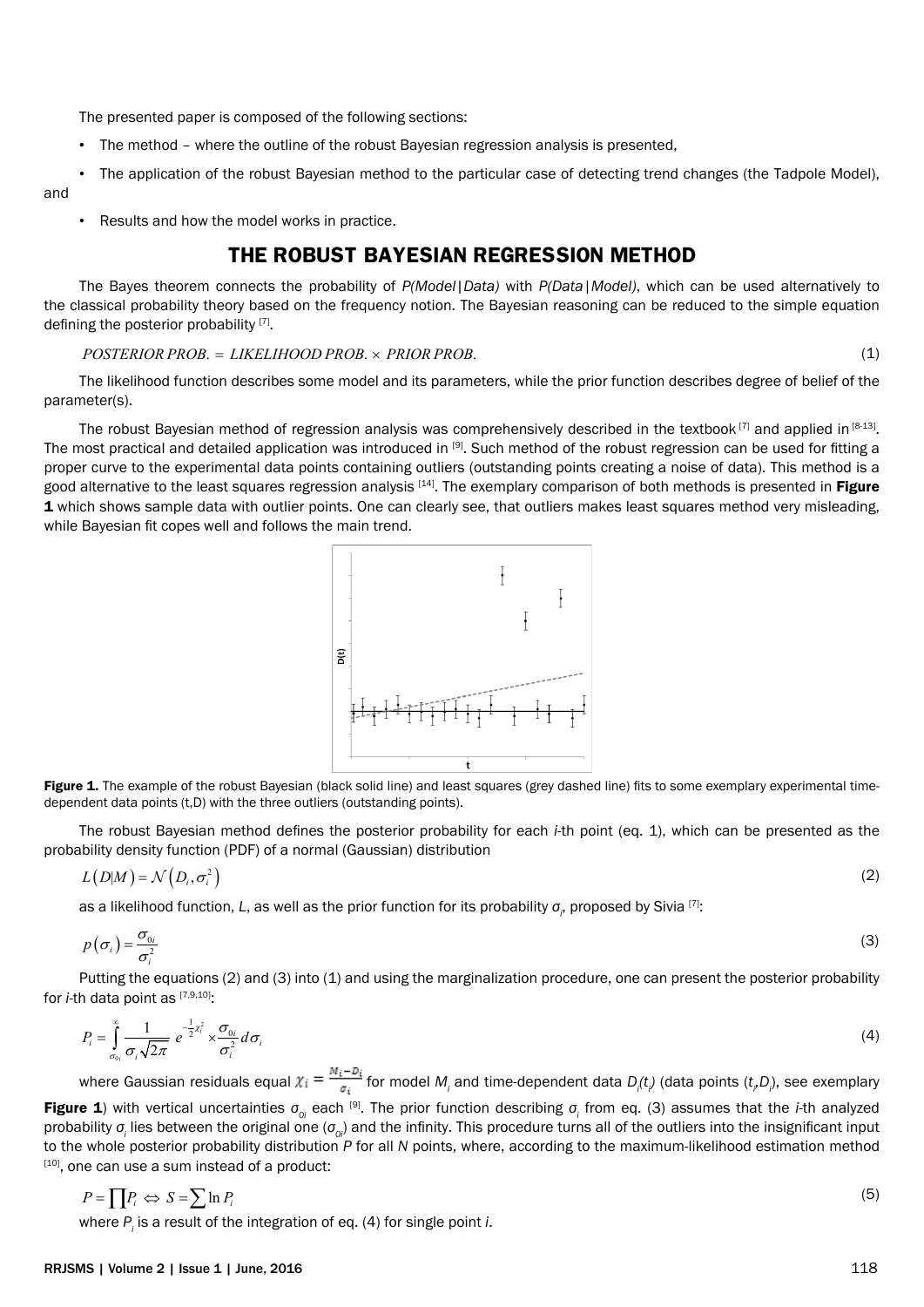After the differentiation of logarithmic probability *S* with respect to all fitting parameters *α={α0,α1*,…,*α<sup>n</sup> }* of the assumed model *M*, one can find the final and general form of a Bayesian fitting equation:

$$
\frac{dS}{d\alpha} = \sum_{i=1}^{N} g_i \chi_i \frac{d\chi_i}{d\alpha} = 0
$$
\n(6)

where the weights  $g_{\scriptscriptstyle i}$  of the points are:

$$
g_i = \frac{2}{\chi_i^2} - \frac{1}{\exp\left(\frac{1}{2}\chi_i^2\right) - 1} \tag{7}
$$

The equation (6) can be implemented directly into the computational algorithm to find the best robust Bayesian fit to all *N*  experimental data points ( $t_{_i}$ ,D<sub>i</sub>) with vertical uncertainties  $\sigma_{_{Oi}}$  each <sup>[9]</sup>, like in **Figure 1.** 

The detailed calculations of the presented method, as well as its practical applications, are presented in literature  $[7-13]$ .

The algorithm presented above can be generalized to the situation, where only some points do outliers need the Bayesian fit, while most of them require only the classical Gaussian (least squares) fitting method. The proper posterior probability function, analogically to eq. (4), which can combine both methods into the single one, can be written as  $[10-12]$ :

$$
P_i = \beta \int_{\sigma_{0i}}^{\infty} \mathcal{N}\left(D_i, \sigma_i^2\right) \frac{\sigma_{0i}}{\sigma_i^2} d\sigma_i + \left(1 - \beta\right) \mathcal{N}\left(D_i, \sigma_{0i}^2\right)
$$
\n(8)

where *N* is a normal (Gaussian) likelihood distribution and β is the probability that data D<sub>i</sub> is an outlier. It is the reason why the left-hand side of eq. (8) is a Bayesian distribution (same as eq. (4)) and the right-hand the Gaussian one (used finally in the least squares method). This approach is called *Mixture of distributions [15]* or *The good-and-bad data model* [7]. One can notice that for *β*=1 the method (8) became a Bayesian regression, while for *β*=0 the method became a classical Gaussian one. However, the mixed model works well just for β=0.05<sup>[16]</sup>, because usually outlier points are the minority among all experimental data<sup>[9]</sup>.

#### **THE TADPOLE MODEL**

The Bayesian fitting equation (6) is strictly connected with the model (the curve), described as *M*. Generally, the model *M(t)* is a time-dependent function which is fitted to the data points (t<sub></sub>, D<sub>i</sub>) using eq. (6). For fitting parameters  $\alpha$ ={ $\alpha$ <sub> $o$ </sub>, $\alpha$ <sub>1</sub>,…, $\alpha$ <sub>n</sub>} one can use for simplicity the polynomial  $M(t)=\alpha_o+\alpha_1t+...+\alpha_nt^n.$  In the case of Tadpole Model for *i*-th point, the  $M(t)$  is assumed being linear:

$$
M_i = \alpha_0 + \alpha_1 t_i \tag{9}
$$

Applying eq. (9) to eq. (6), one can present dedicated simultaneous equations  $[9]$ 

$$
\begin{cases}\n\sum_{i=1}^{N} \frac{g_i}{\sigma_{0i}^2} \left( \alpha_0 + \alpha_1 t_i - D_i \right) = 0 \\
\sum_{i=1}^{N} \frac{g_i}{\sigma_{0i}^2} \left( \alpha_0 + \alpha_1 t_i - D_i \right) t_i = 0\n\end{cases}
$$
\n(10)

which can be applied directly to the algorithm for finding estimations of  $\alpha_o$  and  $\alpha_1$  parameters for linear  $M_{_{\!{}_i}}$ 

The next feature of the Tadpole Model is the fact, that the time-dependent function (9) fitting to *N* data points (t<sub>r</sub>D<sub>r</sub>) is a one dimensional multivariable chain [9]:

$$
M_1(t_{N-1}), M_2(t_{N-2}), \ldots, M_N(t_0) \tag{11}
$$

Each cell from *N* cells of the chain given by eq. (11) can have their own value of weight, w<sub>i</sub>:

$$
w_1 \times M_1(t_{N-1}), \, w_2 \times M_2(t_{N-2}), \, \dots, \, w_N \times M_N(t_0) \tag{12}
$$

In practice, the weights w<sub>i</sub> are introduced as a σ<sub>οi</sub>=1/w<sub>i</sub>, where σ<sub>οi</sub> is the arbitrary vertical uncertainty of *i*-th point, D<sub>i</sub> ± σ<sub>οi</sub>.

The cell for the actual time step ( $t_o$ ) has the highest value of weight ( $w_{_N}$ ) while the rest of the cells have smaller and usually equal weights ( $w_1 = w_2 = ... = w_{N-1}$ ). This assumption brings out the analogy between the "head" with high weight and the "tail" with low weight, as in the tadpole's anatomy. Sometimes one can apply the "neck" ( $w_{N-2}$ < $w_{N-1}$ < $w_{N}$ ). Figure 2 presents the simple example of a tadpole-like chain (eq. (12)).

In the next time step the chain (12) is moved forward, because the "head" should be always in the beginning (for the actual  $t_o$ ). Generally, for the δ $t$  time shift one can calculate the actual values of  $\alpha_o'=\alpha_o+\delta\alpha_o$  and  $\alpha_i'=\alpha_i+\delta\alpha_i$ . The change of  $\alpha_i$  is strictly connected both with the trend prediction and the inflection points. The positive value of *δα1* is the signal, that trend is increasing. Similarly, the significant change of *δα1* between the time steps can be a potential signal that the chain is on the critical or inflection point.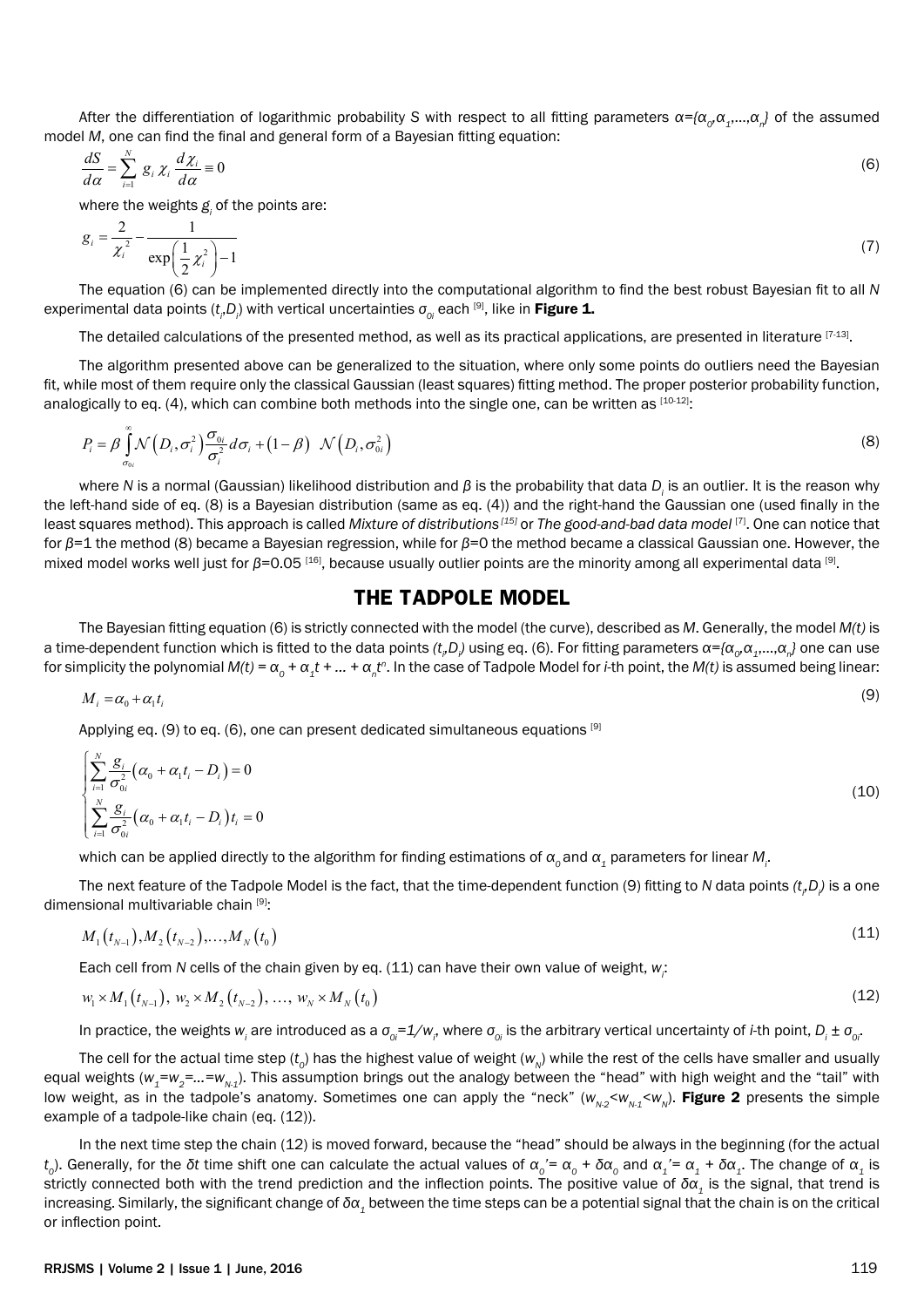

Figure 2. The example of a tadpole-like chain for the linear function M<sub>i</sub> fitted to some virtual financial data (grey points), where N=7. The thickening  $\,$  of the squares' sides corresponds to the weight  $\rm w_{_{i}}$ . The actual time steps correspond to  $\rm t_{_{0}}$ .

It is difficult to determine the general conditions when the trend change *δα1* can be recognized as a significant one. Such conditions depend on many parameters, e.g. the type of data, the potential scattering of the data, the length of the chain (*N*) etc. It is the reason why the model should be at first calibrated using exemplary historical data. However, this problem can be also solved using the *H* past time steps (Table 1) – through them one can find the distribution and the standard deviation of *H* points which can help to assess the type and character of the data scattering and create strict conditions for *δα1*.

| <b>Symbol</b>   | <b>Description</b>                                                                                                                                                                                                             |
|-----------------|--------------------------------------------------------------------------------------------------------------------------------------------------------------------------------------------------------------------------------|
| M.              | The model (curve) which is fitted to the data using the robust Bayesian<br>regression method; see eq. (9)                                                                                                                      |
| (t, D)          | The coordinates of $i$ -th point, where $t_i$ is the horizontal coordination (here:<br>the time) and D is a vertical coordination (the data); see Fig. 1 and 2                                                                 |
| $W_i$           | The weight of the <i>i</i> -th point $(t,D)$ ; $w_i$ is implemented into eq. (4) and (6) as<br>$\sigma_{0} = 1/w$ , where $\sigma_{0}$ is the arbitrary vertical uncertainty of the <i>i</i> -th point, $D_i \pm \sigma_{0}$ . |
| δt              | The time shift which equals $t_i-t_{i+1}$                                                                                                                                                                                      |
| δα <sub>4</sub> | The chain's slope change after $\delta t$                                                                                                                                                                                      |
| N               | The number of analyzed points $-$ the length of the tadpole chain, see eq. $(12)$                                                                                                                                              |
| H               | The history - the number of the past points that are kept in the memory                                                                                                                                                        |
| B               | The time buffer $-$ trend changes are signalized by the time-gap of $B$ to<br>prevent chaotic changes of $\alpha$ ,                                                                                                            |

| <b>Table 1.</b> The description of symbols used in the presented paper. |  |  |
|-------------------------------------------------------------------------|--|--|
|-------------------------------------------------------------------------|--|--|

All symbols used in the presented paper are described in Table 1.

The presented application of the robust Bayesian regression analysis to financial trend detection has never been fully introduced before, in earlier researches.

#### **RESULTS**

The simplified results are presented in Figure 3 where the algorithm was applied to detect trend changes of some simulated exemplary data. However, a few steps delay between the algorithm's signals and the actual trend changes is the result of scattering prevention, where single outstanding point can be treated as an outlier (Figure 2). This mechanism works better with the actual scattered data (Figure 4).



Figure 3. The result of the application of the algorithm trend detection to simulated exemplary data. Black vertical lines indicate a strong change of δα<sub>1</sub> (including the sign change), while grey ones correspond with the soft changes of δα<sub>1</sub>.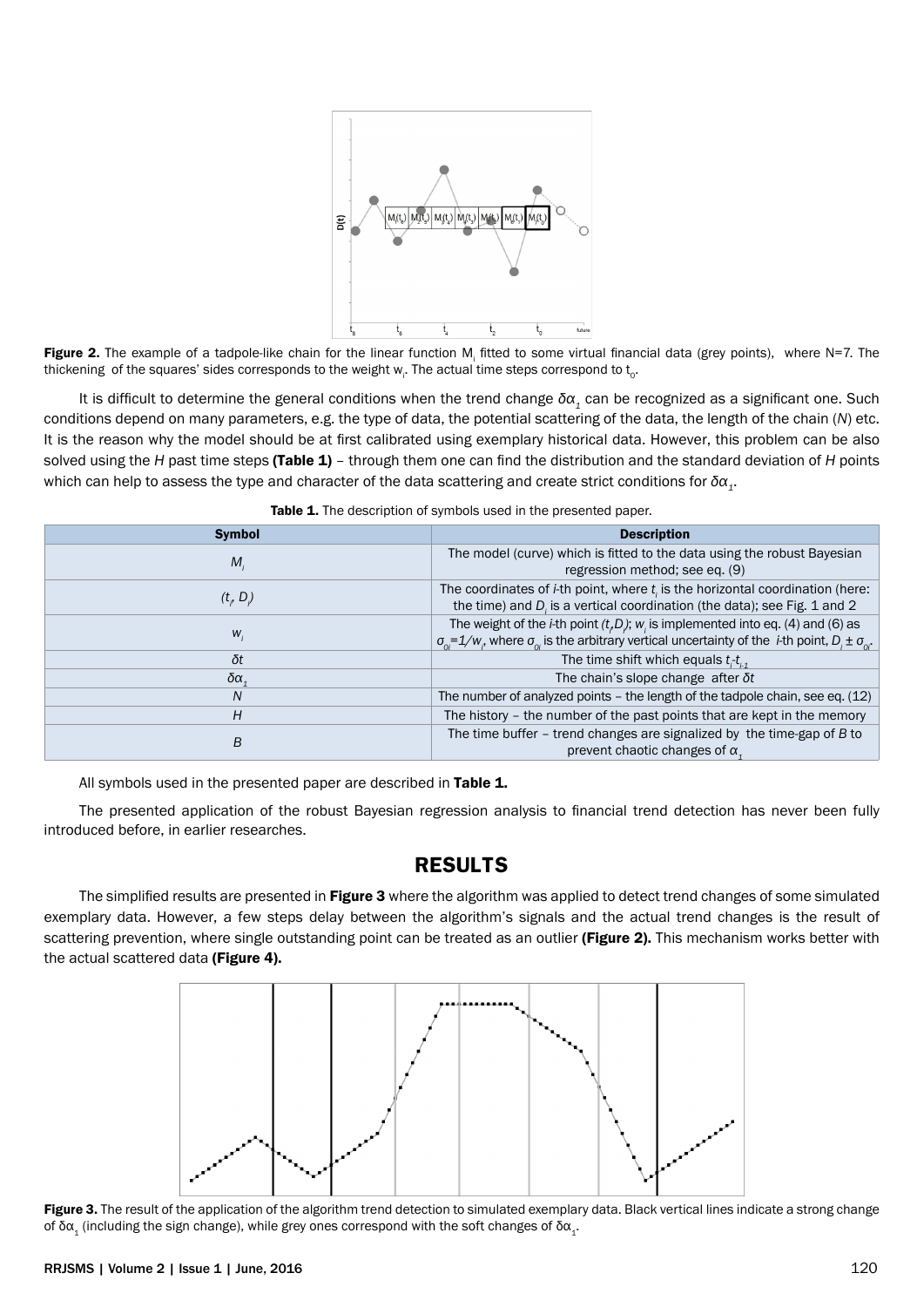

Figure 4. The figure depicts the fragment of GPB/USD ratio as an hourly dependence between 10.05.2009 and 15.05.2009. The moments of trend changes as well as the inflection points found by the algorithm are distinguished as the two types of signals, marked with the black and grey vertical lines, analogically to Fig. 3.

Furthermore, the Tadpole Model with Bayesian regression was also put in an application for the several actual dozens of hourly currency exchange rate (EUR/USD, GBP/USD) and Warsaw Stock Exchange (WIG20) quotations. All of the data were used as an input to the computational algorithm with additional calibration conditions, such as the length of the chain (*N*=7), history of the scattering (*H*=20) and the time buffer (*B*=4) (Table 1). The time buffer, *B*, was introduced to prevent the chaotic changes of *α<sup>1</sup>* due to the values of  $w_N=2$  and  $w_{N-1}=1.25$  (for  $w_1=...=w_{N-2}=1$ ). Thus, the subsequent information on the trend change can usually be available no sooner than *B* steps after the previous one. On the other hand, the model usually cannot detect the changes faster than *B* quotations.

About 60% of the inflection or critical point detections were accurate (see Figure 4 for exemplary results). About 70% of the trend direction predictions were also correct. However, the results are strictly connected with the type of the data and input parameters (*N*, *H*, *B*, *wi* ). The model works better with the long-time trend prediction, when fluctuations are rarer than *B* and the variation of scattered data remains the same at all times.

The model was also tested on the actual on-line data (GPB/USD exchange rate), which gave similar results. All presented results have never been published so far.

#### **DISCUSSION AND CONCLUSIONS**

The presented Tadpole Model introduces the time-dependent one dimensional chain of points (eq. (12)) fitted to the data acquired on-line using the robust Bayesian regression method (eq. (10)). Such a deterministic approach (in the context of analyzing not only the exemplary made up data, but also the actual ones) differs from many other models of this kind which are based on the stochastic prediction approach (Table 2). The input of the Tadpole Model receives the next quotation e.g. the price of a share or a currency. In order to make the first correct decisions the algorithm needs to both analyzing the sequence of at least *N+B+H* quotations and being previously calibrated.

The algorithm works through fitting a straight line (model M<sub>i</sub>) to the points lying on the graph of a function illustrating the quotation value-to-time dependence. Fitted straight line is a weighted one, which assigns the highest weights for the first points (similarly to the head of a tadpole). However, such determinism causes the delay (which equals a few time steps, *≈B*) between the real appearance of the trend change and the algorithm's signalizing it.

Fitting of the straight line depends on the point's dispersion that is on the impetuosity ("jumps") of the single quotation. Provided that the dispersion is small, a straight line can be also fitted by the classical minimization of the  $x^2$  function (the least square method). If the quotation fluctuations are significant, the Bayesian data analysis should be automatically applied. However, the presented model assumes that the robust Bayesian fitting method is always being used.

The Bayesian method of the linear regression requires finding the largest probability (as a result of the multiplication of *Pi* probabilities for all points) of fitting a straight line to *N* points described by Gaussian distribution (eq. (4) or (8)). The uncertainties of these points are marked with the prior *p(σ<sup>i</sup> )*, that is in fact the probability distribution. Applying the prior to describe the uncertainties of points results finally in a fitted line basing on the main trend omitting slight trend fluctuations. Owing to this method the algorithm focuses on the actual changes and is not distracted by the accidental deflections [9].

The moment the program detects a trend change (i.e. an inflection of a line that is being fitted) it is signalized by an adequate comment or information sent directly to the main program/user. The algorithm can also predict with high accuracy if the next quotations are going to have an increasing or decreasing trend, or if a single trend type is about to speed up.

One can also enhance the Tadpole Model by implementing the higher value of degree of the polynomial M<sub>i</sub> (eq. (9)). Thus, the polynomial curve of the tadpole's "tail" can be wavy which can improve the effectiveness of the presented method.

The application of the robust Bayesian regression analysis makes the Tadpole Model quite different than the others, thus the clear comparison between them is rather difficult. However, the simple comparison table (Table 2) consists several criteria, which can be used to see main differences in approaches and ways of getting proper results. This comparison clearly indicates that the Tadpole Bayesian Model is a quite good alternative to other existing econophysical models.